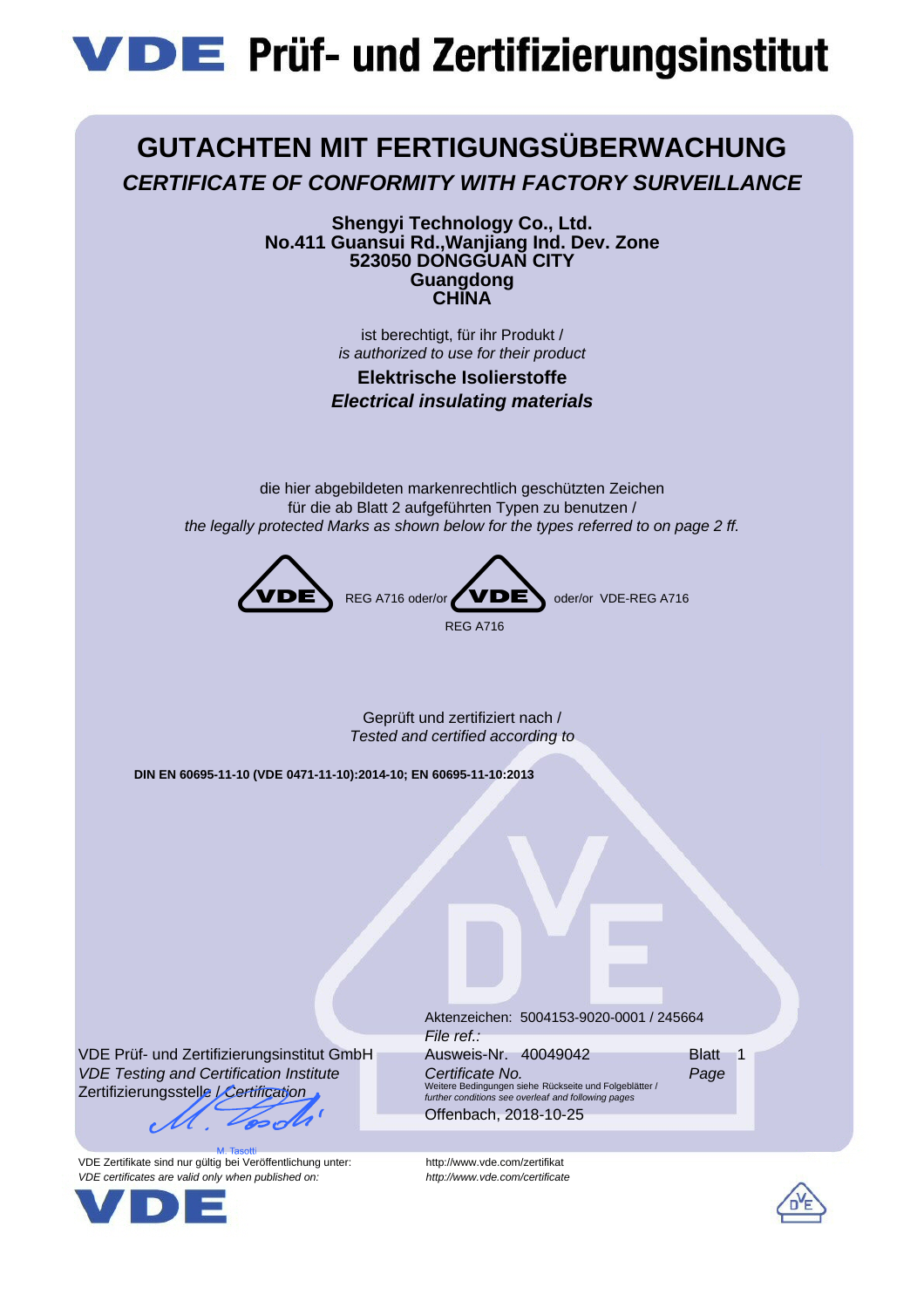## **VDE Prüf- und Zertifizierungsinstitut Gutachten mit Fertigungsüberwachung**

Ausweis-Nr. / *Certificate No.* 40049042 Blatt / *Page* 2

Name und Sitz des Genehmigungs-Inhabers / *Name and registered seat of the Certificate holder* Shengyi Technology Co., Ltd., No.411 Guansui Rd.,Wanjiang Ind. Dev. Zone, 523050 DONGGUAN CITY, Guangdong, CHINA

Aktenzeichen / *File ref.* Datum / *Date* 5004153-9020-0001 / 245664 / TL6 / DF 2018-10-25

Dieses Blatt gilt nur in Verbindung mit Blatt 1 des Gutachtens mit Fertigungsüberwachung Nr. 40049042. *This supplement is only valid in conjunction with page 1 of the Certificate of Conformity with factory surveillance No. 40049042.*

## **Elektrische Isolierstoffe** *Electrical insulating materials*

Typ(en) / *Type(s)*

**CEM-3-S2130 CEM-3-S2600 CEM-3-S2600R CEM-3-S2600F CEM-3-ST210G**

Weitere Angaben siehe Anlage Nr. 200E vom 2018-10-25 *Further information see Appendix No. 200E dated 2018-10-25*

\_\_\_\_\_\_\_\_\_\_\_\_\_\_\_\_\_\_\_\_\_\_\_\_\_\_\_\_\_\_\_\_\_\_\_\_\_\_\_\_\_\_\_\_\_\_\_\_\_\_\_\_\_\_\_\_\_\_\_\_\_\_\_\_\_\_\_\_\_\_\_\_\_\_\_\_\_\_\_\_\_\_

VDE Prüf- und Zertifizierungsinstitut GmbH *VDE Testing and Certification Institute* Fachgebiet TL6 *Section TL6*

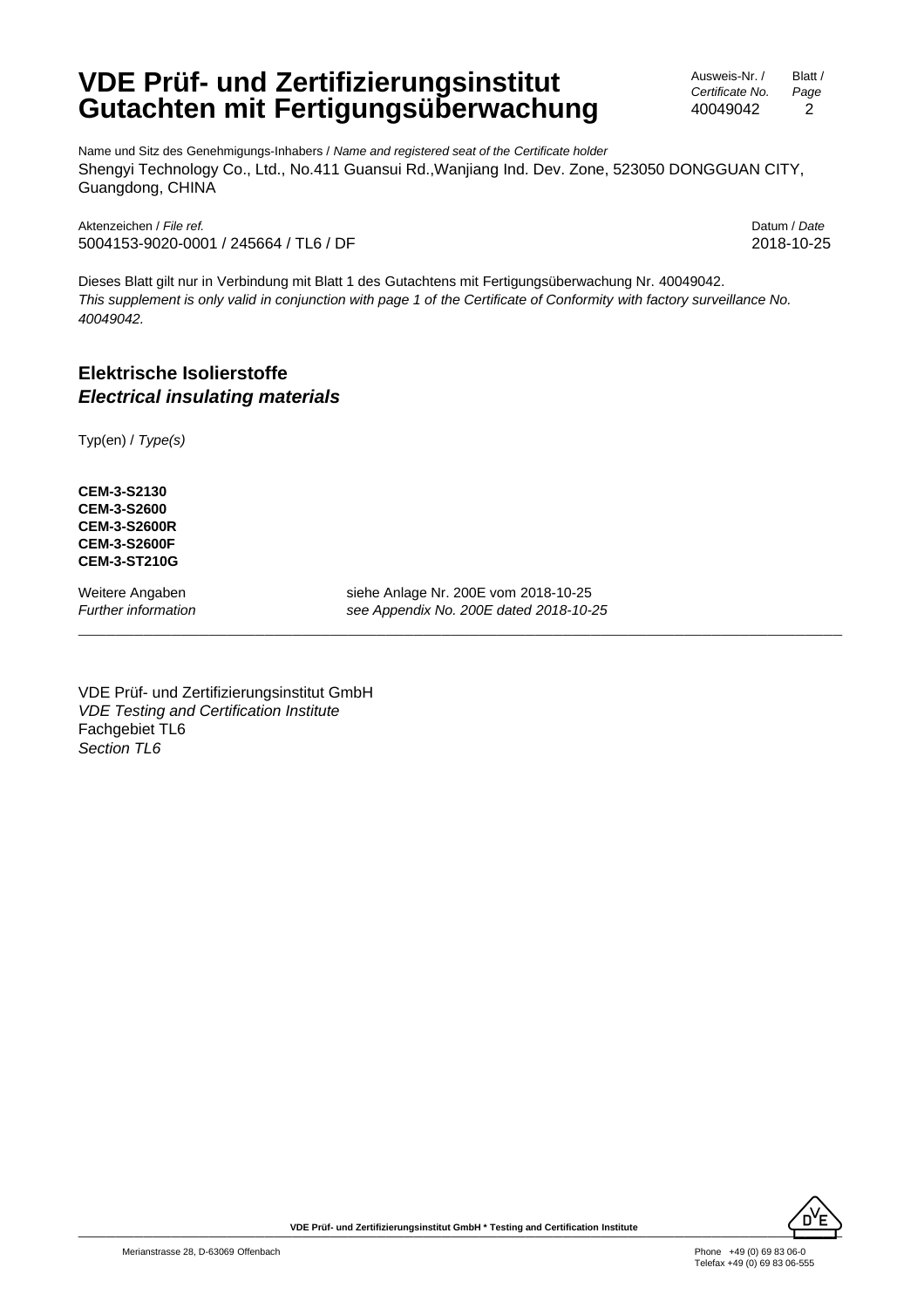# **VDE Prüf- und Zertifizierungsinstitut Gutachten mit Fertigungsüberwachung**

Ausweis-Nr. / *Certificate No.* 40049042

Beiblatt / *Supplement*

Name und Sitz des Genehmigungs-Inhabers / *Name and registered seat of the Certificate holder* Shengyi Technology Co., Ltd., No.411 Guansui Rd.,Wanjiang Ind. Dev. Zone, 523050 DONGGUAN CITY, Guangdong, CHINA

Aktenzeichen / *File ref.* Datum / *Date* 5004153-9020-0001 / 245664 / TL6 / DF 2018-10-25

Dieses Beiblatt ist Bestandteil des Gutachtens mit Fertigungsüberwachung Nr. 40049042. *This supplement is part of the Certificate of Conformity with factory surveillance No. 40049042.*

### **Elektrische Isolierstoffe** *Electrical insulating materials*

**Fertigungsstätte(n)** *Place(s) of manufacture*

| Referenz/ <i>Reference</i> |
|----------------------------|
| 30020312                   |

SHENGYI TECHNOLOGY (SHAANXI) CO.,LTD. No. 1 Jinhua Road P.O.Box 28 712000 XIANYANG CITY Shaanxi CHINA

VDE Prüf- und Zertifizierungsinstitut GmbH *VDE Testing and Certification Institute* Fachgebiet TL6 *Section TL6*